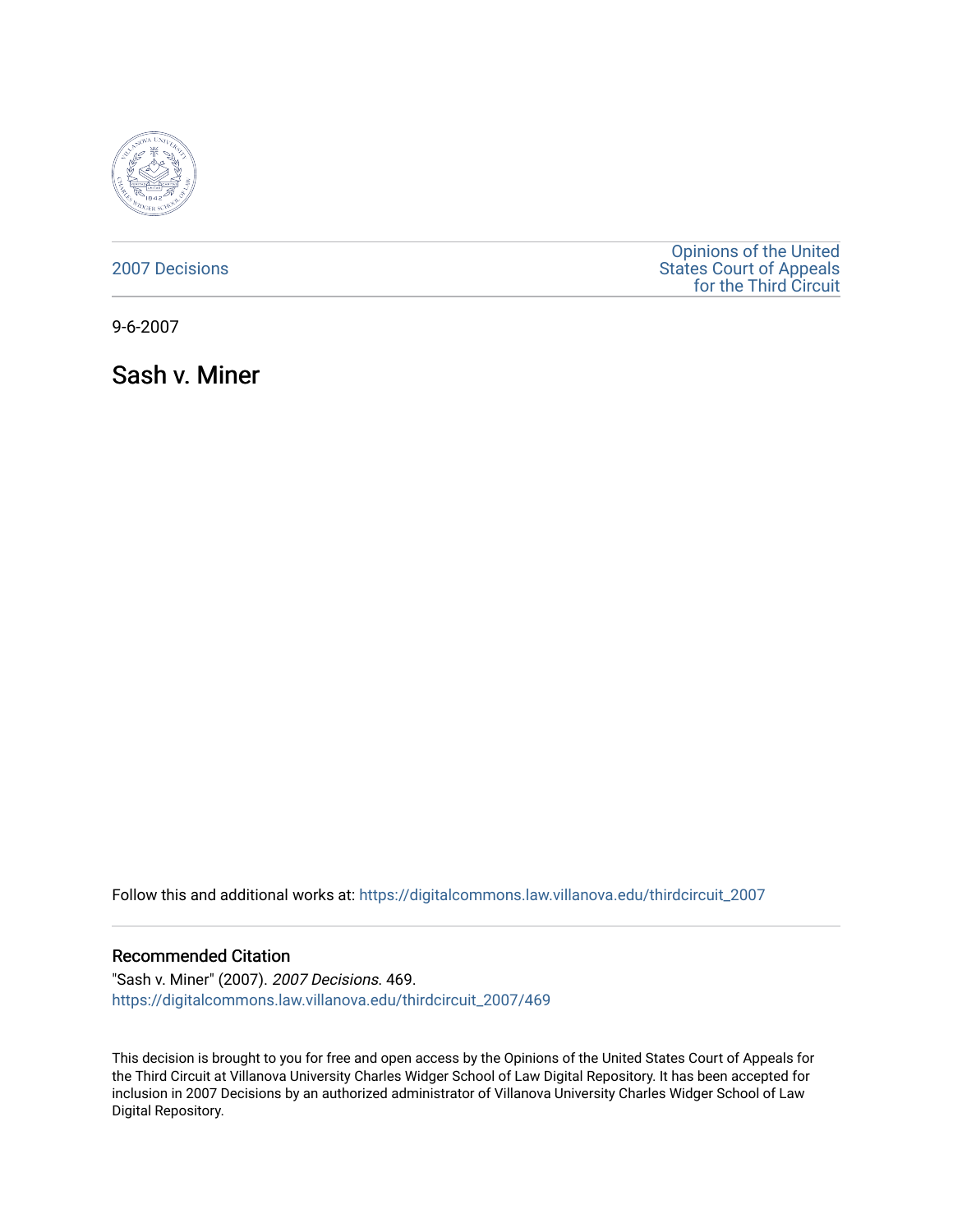## **CLD-343 NOT PRECEDENTIAL**

# UNITED STATES COURT OF APPEALS FOR THE THIRD CIRCUIT

## NO. 07-1740 \_\_\_\_\_\_\_\_\_\_\_\_\_\_\_\_

# ELIOT S. SASH,

Appellant

v.

# WARDEN JONATHAN MINER, OF LSCI ALLENWOOD; THE FEDERAL BUREAU OF PRISONS

\_\_\_\_\_\_\_\_\_\_\_\_\_\_\_\_\_\_\_\_\_\_\_\_\_\_\_\_\_\_\_\_\_\_\_\_

On Appeal From the United States District Court For the Middle District of Pennsylvania (D.C. Civ. No. 07-cv-00139) District Judge: Honorable Sylvia H. Rambo

\_\_\_\_\_\_\_\_\_\_\_\_\_\_\_\_\_\_\_\_\_\_\_\_\_\_\_\_\_\_\_\_\_\_\_\_\_\_\_

Submitted For Possible Dismissal Under 28 U.S.C. § 1915(e)(2)(B) or Summary Action Under Third Circuit LAR 27.4 and I.O.P. 10.6 August 16, 2007

## BEFORE: RENDELL, SMITH and JORDAN, CIRCUIT JUDGES

(Filed September 6, 2007) \_\_\_\_\_\_\_\_\_\_\_\_\_\_\_\_\_\_\_\_\_\_\_

## OPINION \_\_\_\_\_\_\_\_\_\_\_\_\_\_\_\_\_\_\_\_\_\_\_

PER CURIAM

Appellant Eliot Sash, proceeding pro se, appeals the District Court's denial of his

28 U.S.C. § 2241 petition. For the reasons stated below, we will dismiss this appeal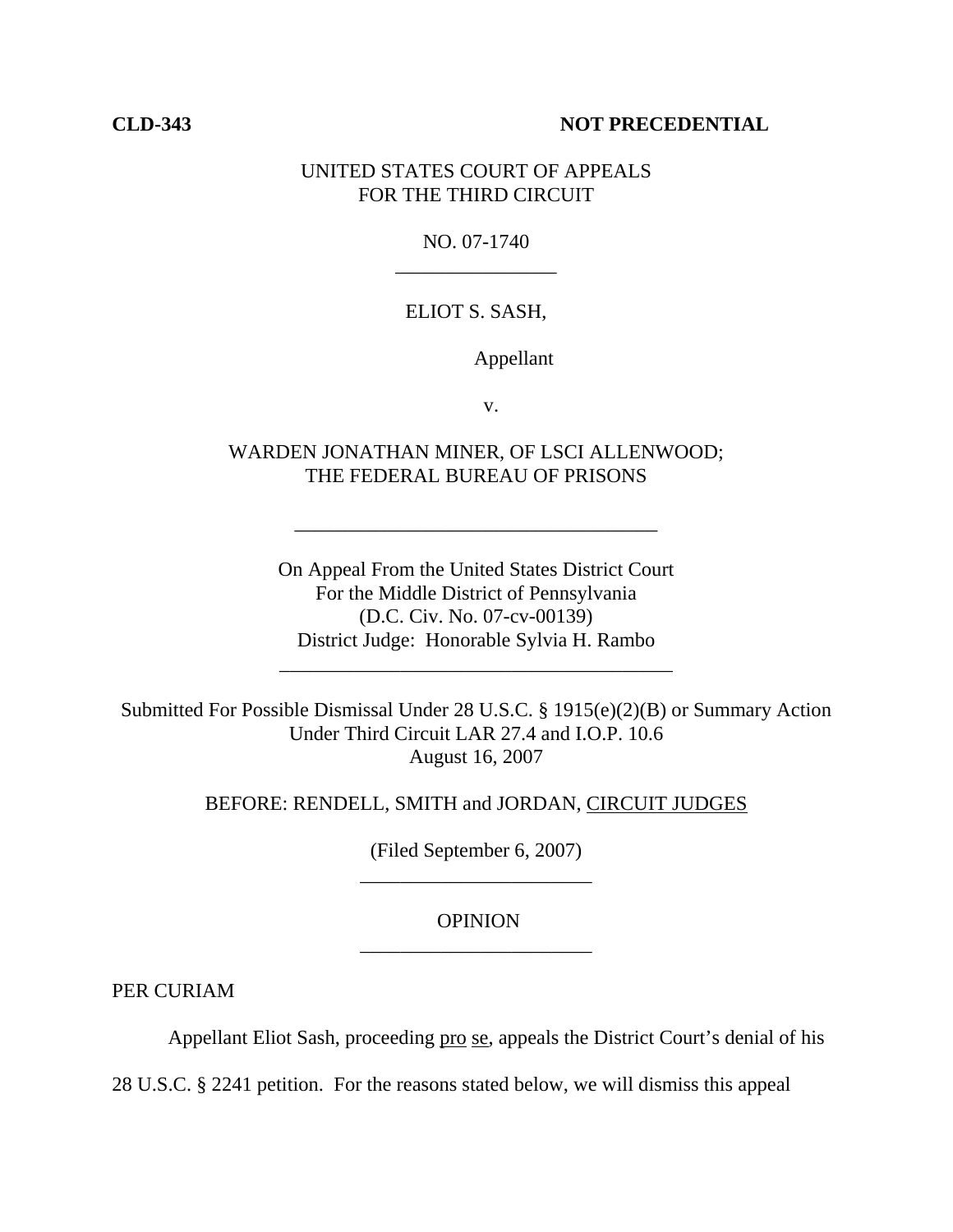pursuant to 28 U.S.C. § 1915(e)(2)(B).

In January 2007, Appellant filed a petition pursuant to 28 U.S.C. § 2241 in the United States District Court for the Middle District of Pennsylvania, contesting the method used by the Federal Bureau of Prisons ("BOP") to calculate his good conduct time ("GCT") credits pursuant to 18 U.S.C. § 3624(b). Appellant argues that the BOP's application of the same formula both to prisoners whose sentences range between one year and one day and thirteen months, and to prisoners whose sentences exceed thirteen months, leads to a result which contradicts the plain language of the statute. He also claims that the BOP's own internal regulations, Program Statements  $5884.03<sup>1</sup>$  and 5100.08, use contradictory methods of calculating GCT. Accordingly, he maintains that the BOP's interpretation of § 3624(b) is inherently unreasonable and is therefore not entitled to Chevron deference. See Chevron, U.S.A., Inc. v. Natural Res. Def. Council, 467 U.S. 837, 844 (1984). In his petition, Appellant requested that the District Court issue an order to show cause directing the BOP to explain why it applies GCT credits to the prisoners whose sentences range between one year and one day and thirteen months in excess of the amount permitted by the statute. He also requested that the District Court order the BOP to recalculate his GCT credits to reflect his interpretation of § 3624(b).

The District Court referred the petition to a Magistrate Judge, who recommended that the petition be dismissed due to Appellant's failure to exhaust his administrative

<sup>&</sup>lt;sup>1</sup>Appellant actually refers to Program Statement 5884.01. However, that directive was rescinded and replaced by 5884.03, effective December 5, 2005.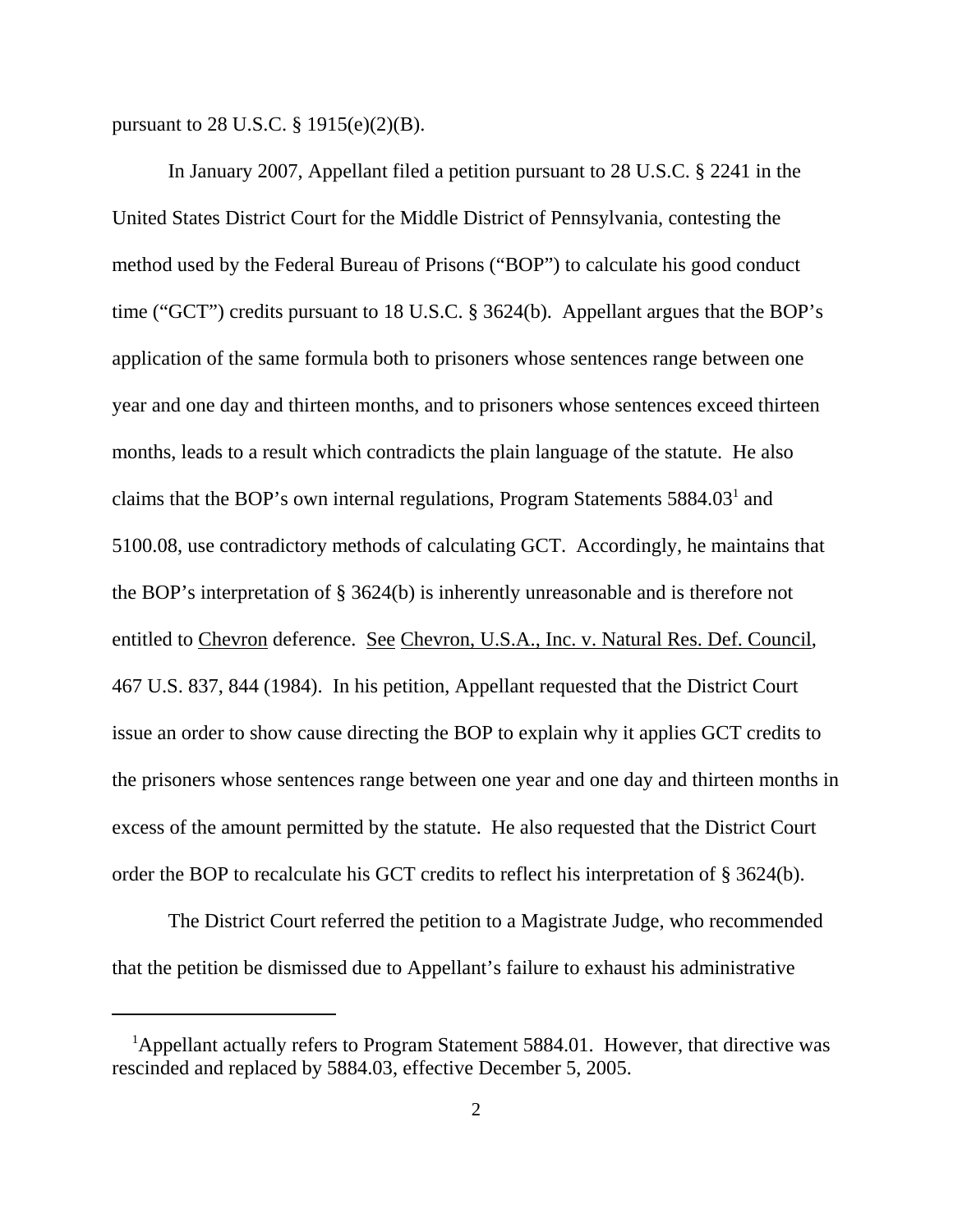remedies, or in the alternative, that it be dismissed under Rule 4 of the Rules Governing Section 2254 Cases in the United States District Courts, which provides for pre-answer dismissal of habeas petitions which are plainly without merit. Appellant objected, arguing that exhaustion would be futile and unduly prejudicial in light of his imminent release date.<sup>2</sup> He further maintained that the Magistrate Judge failed to address his argument, which is that while the BOP's interpretation of § 3624(b) would be entitled to Chevron deference if it was reasonable, it is unreasonable, as demonstrated by the various contradictions highlighted by Appellant in his petition, and thus not entitled to deference.

The District Court held that, in light of the fact that the law in this area was clearly established at the time Appellant filed his petition, exhaustion would have been futile, and therefore, declined to dismiss the petition on this ground. However, because Appellant's petition lacked merit, the District Court dismissed it pursuant to Rule 4. Appellant then filed a motion requesting either reconsideration or, in the alternative, a certificate of appealability. In his motion, Appellant recognized the existing case law on the reasonableness of the BOP's interpretation of § 3624(b), but claimed that he was raising a distinct claim, which, in fact, had never been addressed by any court – that the BOP is illegally releasing prisoners whose sentences range between one year and one day and thirteen months before the time required by § 3624(b). The District Court granted Appellant's motion for a certificate of appealability, and Appellant timely filed a notice of

<sup>&</sup>lt;sup>2</sup>The BOP has projected a release date for Appellant of December 2, 2007.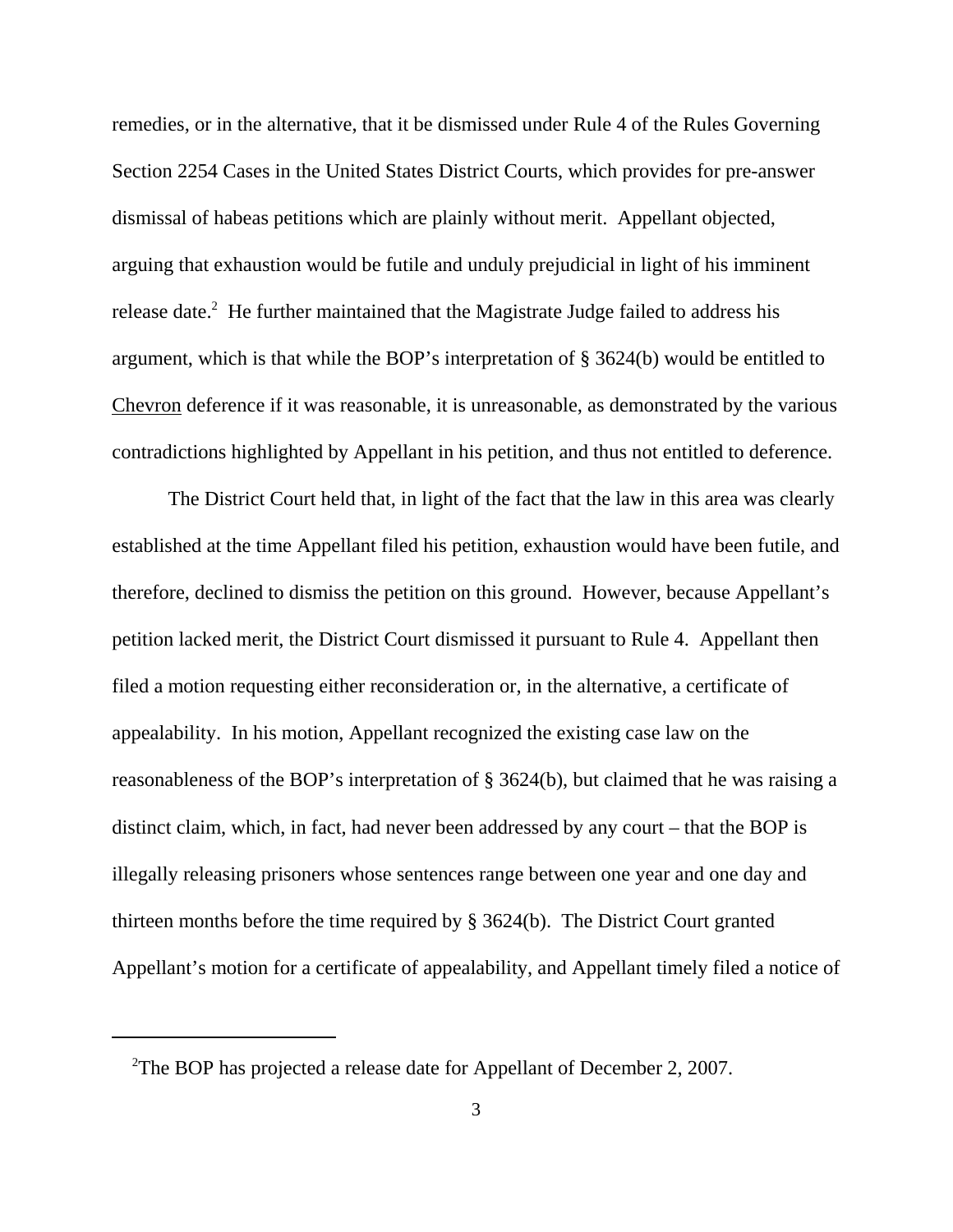appeal.

We have jurisdiction over this appeal pursuant to 28 U.S.C. § 1291. Because Appellant has been granted in forma pauperis status pursuant to 28 U.S.C. § 1915, we review this appeal for possible dismissal pursuant to 28 U.S.C.  $\S 1915(e)(2)(B)$ .<sup>3</sup> An appeal may be dismissed if it has no arguable basis in law or fact. See Neitzke v. Williams, 490 U.S. 319, 325 (1989).

Appellant is at least in part challenging the BOP's calculation of his GCT credits. As explained earlier, Appellant requested that the District Court order the BOP to recalculate his GCT credits to reflect his interpretation of § 3624(b), i.e., that he is entitled to the full 54 days referred to in § 3624(b), based on his sentence of two years. As set out in the Magistrate Judge's Report and Recommendation, this Court squarely addressed this question in O'Donald v. Johns, 402 F.3d 172 (3d Cir. 2005), in which we held that the BOP's interpretation of "term of imprisonment" and, accordingly, its policy of prorating GCT based on the amount of time actually served by the prisoner rather than the length of the sentence, was reasonable. See id. at 174. Thus, to the extent Appellant challenges the BOP's determination, and argues that its interpretation of the statute is not reasonable, we hold that his claim is meritless based on our decision in O'Donald. While recognizing our prior case law, Appellant also claims that he is raising an issue of first

<sup>&</sup>lt;sup>3</sup>We note that, while the District Court granted Appellant's request for a certificate of appealability, no such permission is required to appeal from the denial of a § 2241 petition by a federal prisoner. See 28 U.S.C. § 2253(c)(1); Drax v. Reno, 338 F.3d 98, 106 n.12 (2d Cir. 2003).